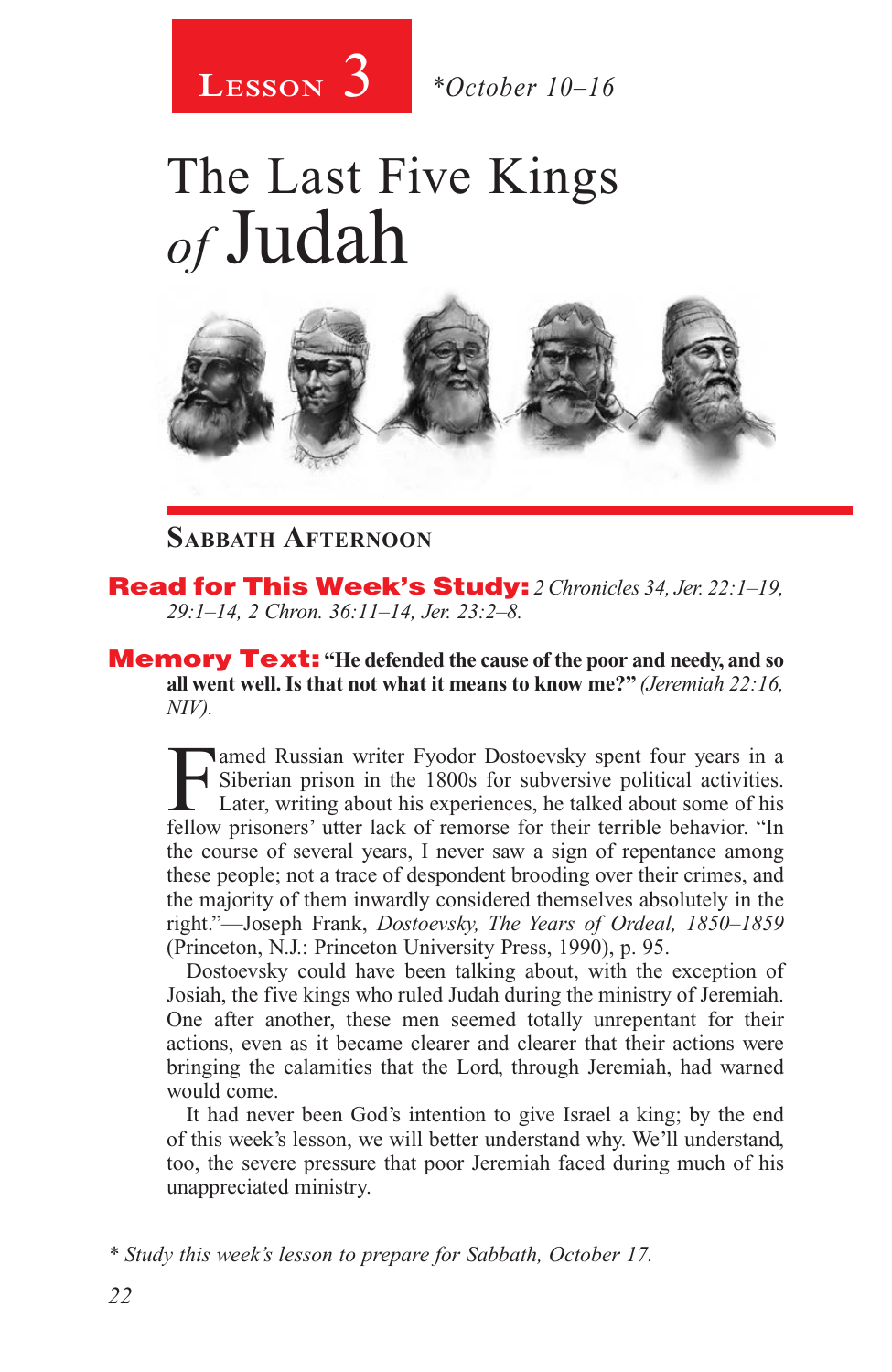# **Under the Rule of Josiah**

Josiah was the sixteenth king to rule in the Southern Kingdom; his reign spanned 640–609 b.c. He became king at the age of eight, after more than half a century of moral and spiritual decline under his father (Amon) and grandfather (Manasseh), two of the most evil kings in Judah. Josiah's reign lasted for 31 years. Unlike his ancestors, however, Josiah "did that which was right in the sight of the Lord" (2 Kings *22:2),* despite an environment that worked against him.

"Born of a wicked king, beset with temptations to follow in his father's steps, and with few counselors to encourage him in the right way, Josiah nevertheless was true to the God of Israel. Warned by the errors of past generations, he chose to do right, instead of descending to the low level of sin and degradation to which his father and his grandfather had fallen. He 'turned not aside to the right hand or to the left.' As one who was to occupy a position of trust, he resolved to obey the instruction that had been given for the guidance of Israel's rulers, and his obedience made it possible for God to use him as a vessel unto honor."—Ellen G. White, *Prophets and Kings,* p. 384.

#### Read **2 Chronicles 34. What were the components of Josiah's reform, and why would they be central to any attempt at spiritual reformation, be it corporate or personal?**

 Josiah's reform consisted of two main components: First, it was getting rid, as much as possible, of anything and everything that smacked of idolatry. That is, he worked to remove the evil practices that had arisen in the nation.

\_\_\_\_\_\_\_\_\_\_\_\_\_\_\_\_\_\_\_\_\_\_\_\_\_\_\_\_\_\_\_\_\_\_\_\_\_\_\_\_\_\_\_\_\_\_\_\_\_\_\_\_\_\_\_\_

\_\_\_\_\_\_\_\_\_\_\_\_\_\_\_\_\_\_\_\_\_\_\_\_\_\_\_\_\_\_\_\_\_\_\_\_\_\_\_\_\_\_\_\_\_\_\_\_\_\_\_\_\_\_\_\_

But that was only the first step. An absence of evil or wrong practices doesn't automatically mean that good will follow. Second, after hearing the Book of the Law read to him, the king made a covenant before the Lord "to keep his commandments, and his testimonies, and his statutes, with all his heart, and with all his soul, to perform the words of the covenant which are written in this book" *(2 Chron. 34:31).*

**Read 2 Chronicles 34:32, 33. What do these verses tell us about the power of a good example, especially among people in positions of power and influence? Think long and hard: What influence do your words and actions exert on others?**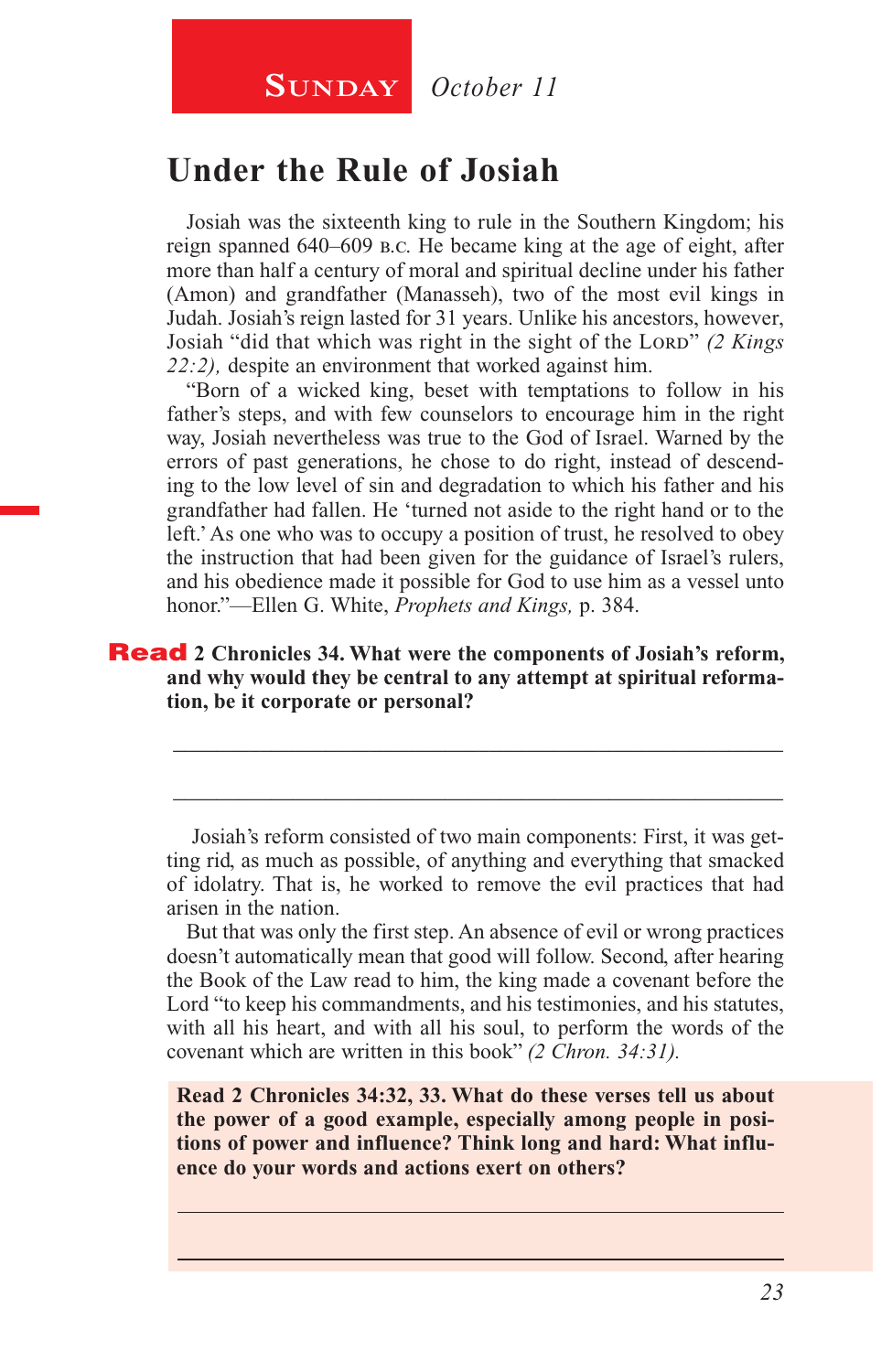## **Jehoahaz and Jehoiakim: Another Descent**

Jehoahaz (also known as Shallum) was 23 years old when he succeeded his father, Josiah, on the throne. His reign lasted only three months. Pharaoh replaced him with his brother, Jehoiakim, because Jehoahaz was not favorable toward Egyptian politics. Jehoahaz was taken to Egypt, and there he died. *(See 2 Chron. 36:4, 2 Kings 23:31– 34.)*

Jehoiakim reigned 609–598 b.c. When Nebuchadnezzar took Jerusalem, Jehoiakim was taken to Babylon along with vessels from the temple. During the time of Jehoahaz and Jehoiakim, Jeremiah warned the people that these kings were leading the nation down a wrong path.

\_\_\_\_\_\_\_\_\_\_\_\_\_\_\_\_\_\_\_\_\_\_\_\_\_\_\_\_\_\_\_\_\_\_\_\_\_\_\_\_\_\_\_\_\_\_\_\_\_\_\_\_\_\_\_\_

\_\_\_\_\_\_\_\_\_\_\_\_\_\_\_\_\_\_\_\_\_\_\_\_\_\_\_\_\_\_\_\_\_\_\_\_\_\_\_\_\_\_\_\_\_\_\_\_\_\_\_\_\_\_\_\_

#### Read **Jeremiah 22:1–19. What were some of the issues with Jehoiakim that brought such a stern rebuke from the Lord?**

The Lord, speaking through Jeremiah, had very sharp words for this corrupt and covetous ruler. Jehoiakim was an oppressive and greedy king who imposed heavy taxes in Judah *(see 2 Kings 23:35)* in order to pay the Egyptians. Worse, using forced labor, he had elaborate construction done on his own palace, in defiance of the Torah, which was clear about paying people for their work: "Thou shalt not defraud thy neighbour, neither rob him: the wages of him that is hired shall not abide with thee all night until the morning" *(Lev. 19:13).* Also, unlike Josiah, his father, Jehoiakim permitted pagan rites to flourish again in Judah.

Jeremiah 22:16 is a powerful text. In the context of comparing the corrupt Jehoiakim to his father, Josiah, the Lord said to him: "He defended the cause of the poor and needy, and so all went well. Is that not what it means to know me?" *(NIV).* In other words, the true knowledge of God comes from how one treats those who are in need; it comes when we step out of ourselves to benefit those who can really do nothing for us in return. We see here, again, as we see all through the Bible, the Lord's concern for the poor and the helpless, as well as the obligation we have to help those who cannot help themselves.

**Dwell on the idea that helping the "poor and the needy" is how we come to know the Lord. What does that mean?**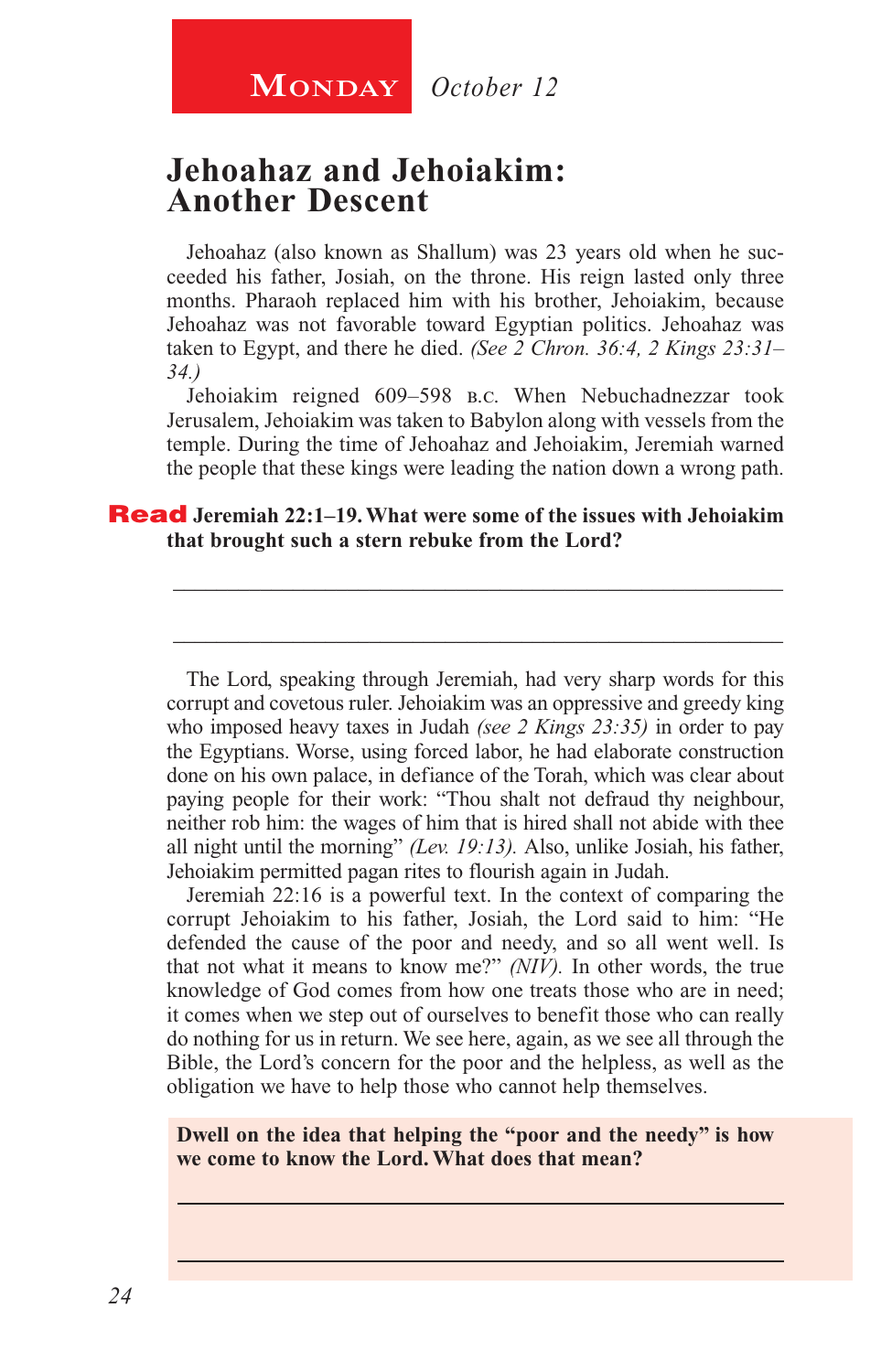**TUESDAY** October 13

## **The Short Reign of King Jehoiachin of Judah**

The nineteenth king of Judah was Jehoiachin, son of Jehoiakim. He reigned on David's throne for barely three and a half months. In 598 b.c. Nebuchadnezzar brought his forces to Jerusalem and seized the 18-year-old king with his mother, his wives, and many other royal captives. In 561 b.c., in the thirty-seventh year of his captivity, Jehoiachin was given mercy by Evil-Merodach, Nebuchadnezzar's successor. He was granted the right to dine with the king of Babylon, and he could wear his kingly robes. *(See 2 Kings 25:27–30, Jer. 52:31–34.)* His sons were also in Babylon with him, yet Jeremiah's prophecy said they would have to give up the throne of David.

Read **Jeremiah 29:1–14, the words of the Lord through Jeremiah after King Jehoiachin and his family and the court were taken captive from Jerusalem. Even amid this tragedy, how were God's love and grace revealed?** 

\_\_\_\_\_\_\_\_\_\_\_\_\_\_\_\_\_\_\_\_\_\_\_\_\_\_\_\_\_\_\_\_\_\_\_\_\_\_\_\_\_\_\_\_\_\_\_\_\_\_\_\_\_\_\_\_

\_\_\_\_\_\_\_\_\_\_\_\_\_\_\_\_\_\_\_\_\_\_\_\_\_\_\_\_\_\_\_\_\_\_\_\_\_\_\_\_\_\_\_\_\_\_\_\_\_\_\_\_\_\_\_\_

\_\_\_\_\_\_\_\_\_\_\_\_\_\_\_\_\_\_\_\_\_\_\_\_\_\_\_\_\_\_\_\_\_\_\_\_\_\_\_\_\_\_\_\_\_\_\_\_\_\_\_\_\_\_\_\_

One of the most famous verses in the Bible is this: " 'For I know the plans I have for you,' declares the LORD, 'plans to prosper you and not to harm you, plans to give you hope and a future' " *(Jer. 29:11, NIV).* Here, of course, we have the immediate context: that of the Lord speaking through Jeremiah to the captives of Judah who had seen their lives completely uprooted by their Babylonian conquerors. Yet, even then, no matter how bad their situation seemed, the Lord wanted them to know that He still loved them and had only their good in mind. No doubt, considering the horrific circumstances, they must have welcomed such promising and hopeful words. Thus, even amid all dire warnings and threats, the people were still given the promise of "a future and hope." How crucial it must have been for them, especially at that time, to have such assurance!

**A future and a hope? What promises can you claim from the Lord for "a future and a hope" even right now, regardless of your circumstances?**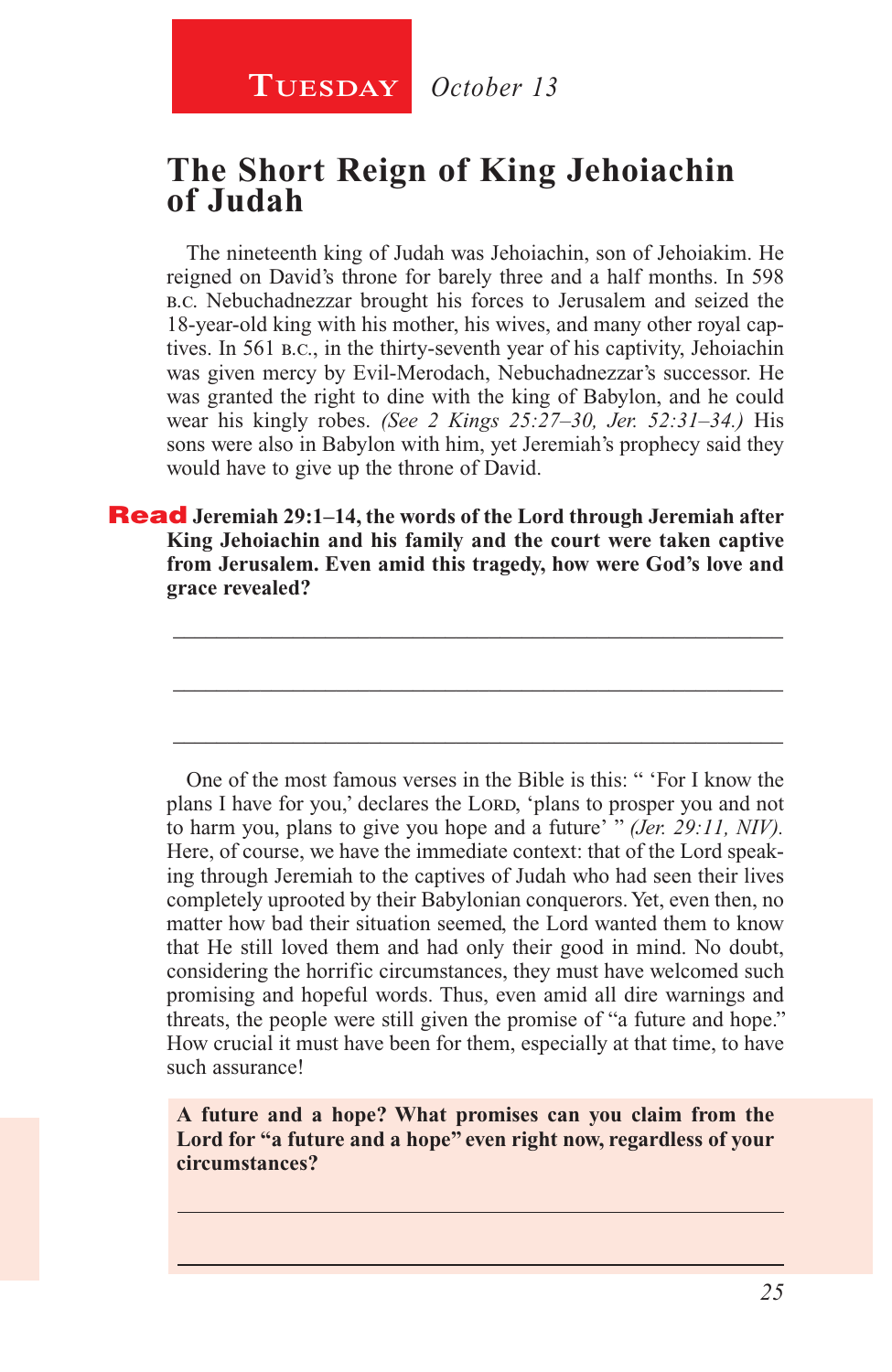**WEDNESDAY** October 14

## **At the End of the Dead End**

Read **2 Chronicles 36:11–14. What do these verses tell us about the last king of Judah before the final destruction of the nation? What spiritual principles of apostasy are revealed in these texts?**

Zedekiah (also known as Mattaniah) took the throne at the age of 21, placed there by Nebuchadnezzar as a puppet king. Unfortunately, as the texts say, he hadn't learned many lessons from what had gone before with previous kings, and as a result he brought even greater ruin to the nation.

\_\_\_\_\_\_\_\_\_\_\_\_\_\_\_\_\_\_\_\_\_\_\_\_\_\_\_\_\_\_\_\_\_\_\_\_\_\_\_\_\_\_\_\_\_\_\_\_\_\_\_\_\_\_\_\_

\_\_\_\_\_\_\_\_\_\_\_\_\_\_\_\_\_\_\_\_\_\_\_\_\_\_\_\_\_\_\_\_\_\_\_\_\_\_\_\_\_\_\_\_\_\_\_\_\_\_\_\_\_\_\_\_

Second Chronicles 36:14 states something very profound, a point that in many ways went to the heart of their apostasy. Amid the list of all the evil done under the reign of Zedekiah, it is said that Judah was following "all the abominations of the nations" *(NKJV).*

There they were, hundreds of years after the Exodus, hundreds of years as the covenant people who were to be a light and a beacon to the nations *(Deut. 4:5–8),* and yet they were still so caught up in the prevailing culture, so caught up in the cultural and religious environment of their neighbors, that they were doing "all the abominations" of the pagans.

\_\_\_\_\_\_\_\_\_\_\_\_\_\_\_\_\_\_\_\_\_\_\_\_\_\_\_\_\_\_\_\_\_\_\_\_\_\_\_\_\_\_\_\_\_\_\_\_\_\_\_\_\_\_\_\_

\_\_\_\_\_\_\_\_\_\_\_\_\_\_\_\_\_\_\_\_\_\_\_\_\_\_\_\_\_\_\_\_\_\_\_\_\_\_\_\_\_\_\_\_\_\_\_\_\_\_\_\_\_\_\_\_

Might there be a message there for us?

#### Read **Jeremiah 38:14–18. What did the king ask him, and why?**

The Lord had made it clear on numerous occasions that the nation was to submit to the rule of Babylon, that this conquest was punishment for their iniquity. Zedekiah, however, refused to listen, and he formed a military alliance against Nebuchadnezzar. The nation relied heavily on the hope of an Egyptian military victory. But Nebuchadnezzar was victorious over Pharaoh's army in 597 b.c. This defeat permanently sealed the fate of Jerusalem and the nation. Despite so many opportunities to repent, to reform, to be revived, Judah refused.

**We as a church have been raised up to proclaim a message to the world that no one else in the world is proclaiming. In many ways that is very similar to what Judah was to do. What lessons can and should we learn for ourselves from their mistakes?**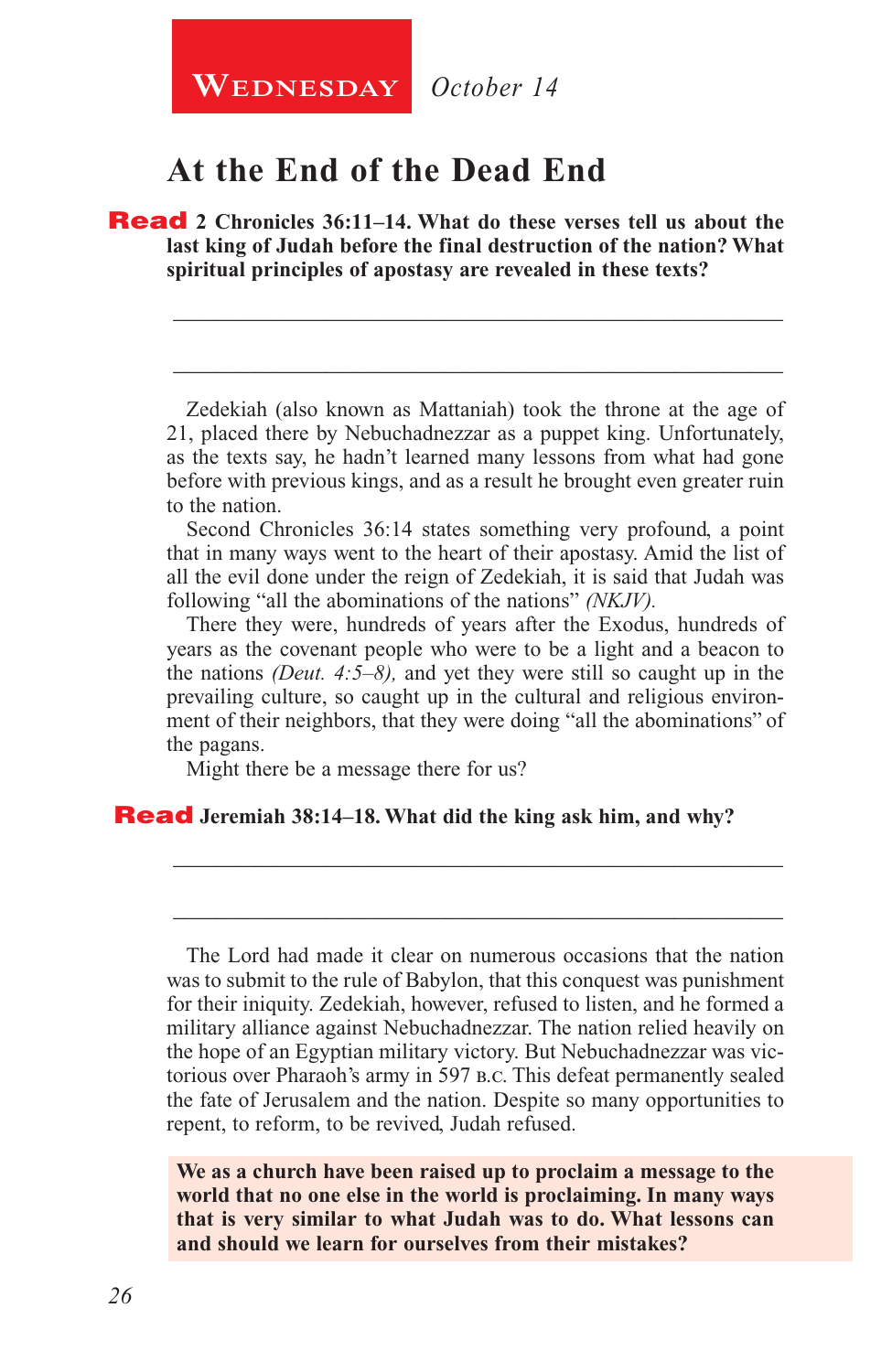**Thursday** *October 15*

# **The Dark Years**

What **became of Israel and Jerusalem after rejecting God's message?**  *Jer. 39:8, 9.*

Everything that God had warned them would happen to them is exactly what happened. However much they didn't want to believe the warnings, they certainly did believe them after they all came to pass. Who hasn't, even on a personal level, experienced something similar? We're warned by the Lord not to do something or else this will happen, but we do it anyway and, sure enough, what we were told would happen happens.

\_\_\_\_\_\_\_\_\_\_\_\_\_\_\_\_\_\_\_\_\_\_\_\_\_\_\_\_\_\_\_\_\_\_\_\_\_\_\_\_\_\_\_\_\_\_\_\_\_\_\_\_\_\_\_\_

\_\_\_\_\_\_\_\_\_\_\_\_\_\_\_\_\_\_\_\_\_\_\_\_\_\_\_\_\_\_\_\_\_\_\_\_\_\_\_\_\_\_\_\_\_\_\_\_\_\_\_\_\_\_\_\_

#### What **message is found in Jeremiah 23:2–8? What hope was given the people there?**

From a human perspective, all seemed lost: their nation lay in ruins, their temple was destroyed, their rulers were exiled and held captive, and the city of Jerusalem was a pile of stones. The Jewish nation and the Jewish people should have at that time disappeared from history, as had so many other nations that had undergone what they just had.

\_\_\_\_\_\_\_\_\_\_\_\_\_\_\_\_\_\_\_\_\_\_\_\_\_\_\_\_\_\_\_\_\_\_\_\_\_\_\_\_\_\_\_\_\_\_\_\_\_\_\_\_\_\_\_\_

\_\_\_\_\_\_\_\_\_\_\_\_\_\_\_\_\_\_\_\_\_\_\_\_\_\_\_\_\_\_\_\_\_\_\_\_\_\_\_\_\_\_\_\_\_\_\_\_\_\_\_\_\_\_\_\_

The Lord, though, had other plans, and in the verses above (and in many others) He gave them the hope that all was not lost but that a remnant would return and through them the promises would be fulfilled. That is, amid all the warnings of doom and destruction, the prophets also gave the people their only hope.

"The dark years of destruction and death marking the end of the kingdom of Judah would have brought despair to the stoutest heart had it not been for the encouragements in the prophetic utterances of God's messengers. Through Jeremiah in Jerusalem, through Daniel in the court of Babylon, through Ezekiel on the banks of the Chebar, the Lord in mercy made clear His eternal purpose and gave assurance of His willingness to fulfill to His chosen people the promises recorded in the writings of Moses. That which He had said He would do for those who should prove true to Him, He would surely bring to pass. 'The word of God . . . liveth and abideth forever.' 1 Peter 1:23."—Ellen G. White, *Prophets and Kings,* p. 464.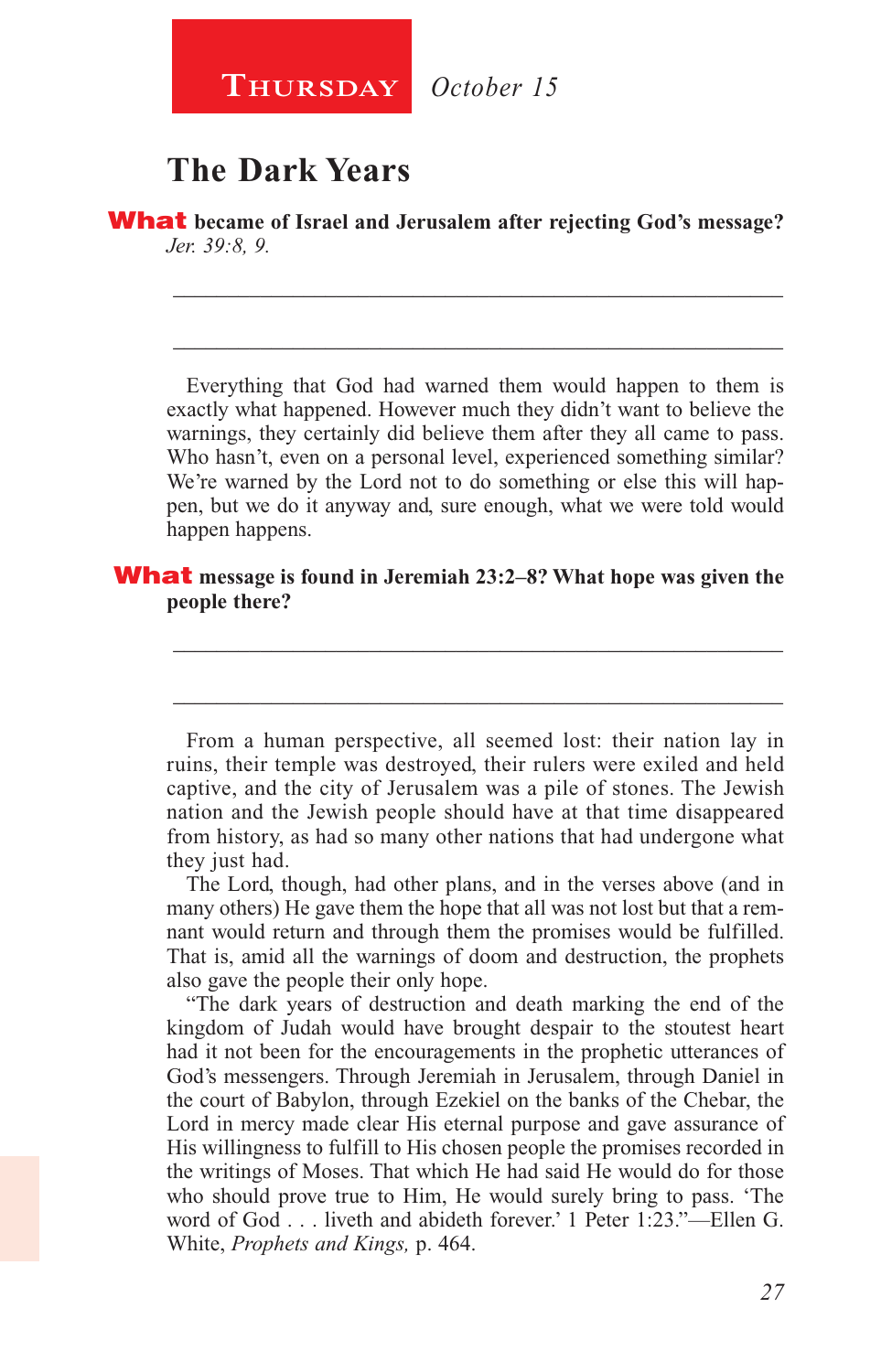# **FRIDAY** October 16

**Further Thought:** "In the closing years of Judah's apostasy the exhortations of the prophets were seemingly of but little avail; and as the armies of the Chaldeans came for the third and last time to besiege Jerusalem, hope fled from every heart. Jeremiah predicted utter ruin; and it was because of his insistence on surrender that he had finally been thrown into prison. But God left not to hopeless despair the faithful remnant who were still in the city. Even while Jeremiah was kept under close surveillance by those who scorned his messages, there came to him fresh revelations concerning Heaven's willingness to forgive and to save, which have been an unfailing source of comfort to the church of God from that day to this."—Ellen G. White, *Prophets and Kings,* p. 466.

Look at the phrase, "Heaven's willingness to forgive and to save." Think about all the ways that we have been shown "Heaven's willingness" to forgive and save. After all, the Cross alone should tell us about this willingness. We have the Word of God, which reveals to us the plan of salvation. We have been given the Spirit of Prophecy, a wonderful gift. What are other ways we have been shown "Heaven's willingness to forgive and to save"?

#### Discussion Questions:

 **"[The people approached] Jeremiah the prophet and said to**  him, 'Please hear our petition and pray to the Lord your God **for this entire remnant. For as you now see, though we were once many, now only a few are left' "** *(Jer. 42:2, NIV).* **What does this verse and what we read in Jeremiah 23:3 have to say about the remnant theme in Jeremiah?**

**2** It's so easy from our perspective to look back at sacred history **and see all the faults and shortcomings and spiritual deficiencies of God's people of antiquity. And we should, because we have been told that these stories were written as examples for us** *(1 Cor. 10:11).* **The sad thing is, many of these people at the time, in their own context and culture, thought that they were doing the right thing, that they were just fine with the Lord. What warning should that give us about just how blind we can be to our true spiritual state? What are ways we can come to grips with our true spiritual condition? Why must we keep the Cross central to that process? What would happen to us if we didn't keep it central to our spiritual lives?**